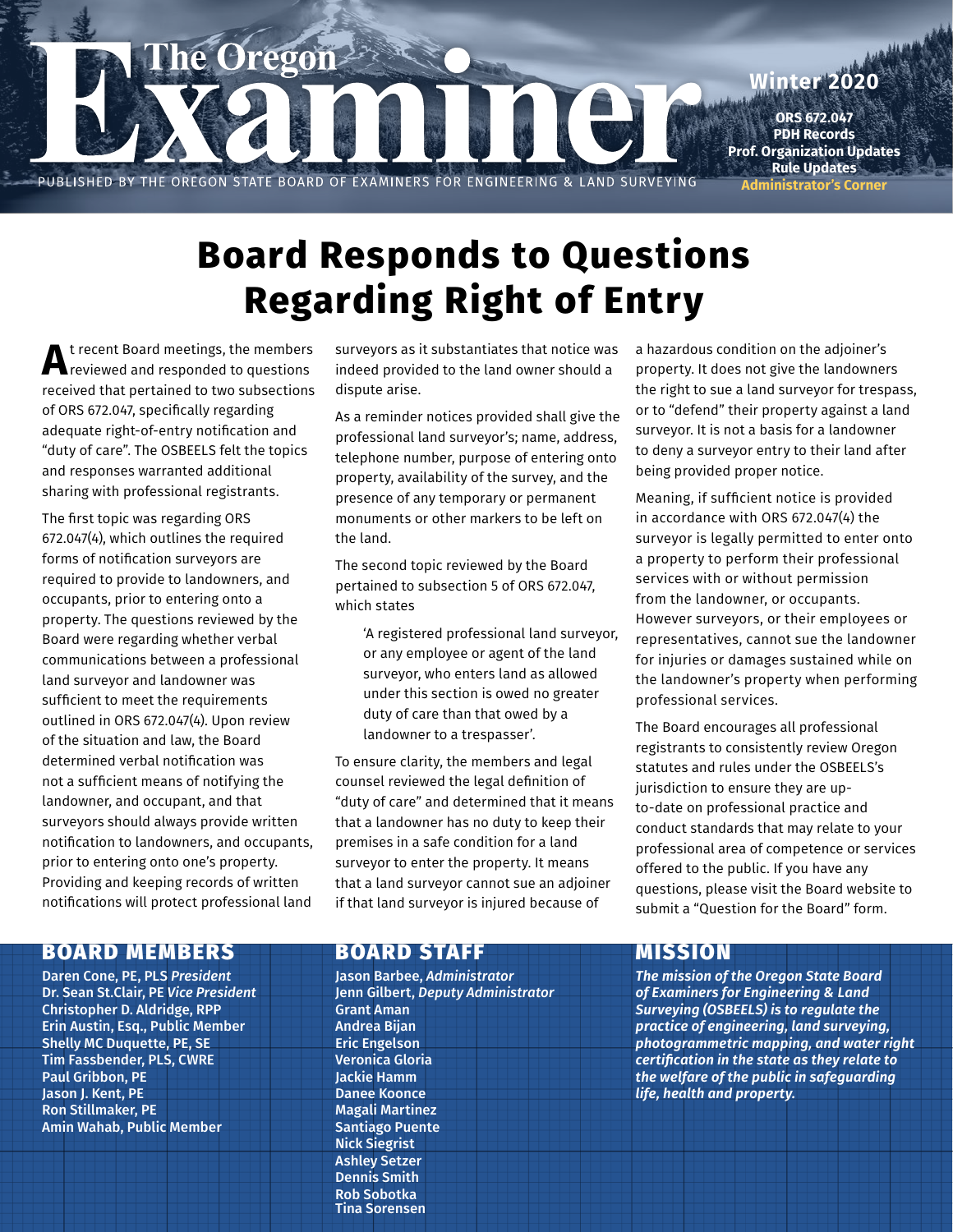

## **Administrator's Corner**

*As I've begun to settle into my role as the new Board Administrator these past couple of months, I wanted to take this opportunity to share an update with state registrants about a project that has become a priority within our agency and how we would like to work with state registrants to deliver the best solution for you all.* 

*Over the past year, it's become evident that our current registrant database system is coming to the end of its lifecycle and we are in the beginning stages of actively looking for a replacement system. The database, which has been in-use for the past 15 years, was a tremendous resource for the OSBEELS as it transitioned into the digital age. The database provides the agency with a singular location to securely store essential agency documents such as; registrant profiles, financial records, law enforcement case materials, and much more.* 

*As we begin the New Year, we have a great opportunity to not only greatly improve the functionality of our system's ability, but also provide state registrants with a valuable self-service options that offers you resources and an improved customer experience.* 

*I'd like to invite you all to provide the OSBEELS with your feedback regarding what the most important features you'd like to see in a new system, in terms of interacting with the Board through an electronic portal and our website. Follow the QR code below to submit feedback to the Board. Thank you for taking the time to provide the OSBEELS with your feedback and insights, it will be incredibly valuable as we work to develop this new online experience for you all.*



## **Importance of Keeping PDH Documentation Records**

The winter 2020 Continuing Professional Development (CPD) audits of professional registrants submitting renewal applications are underway.

Of more than 15,000 registrants, 3 percent, or nearly 500 individuals are audited by the agency's Accounts Department semiannually. Those being audited are chosen at random and the CPD information included within their renewal packets will be reviewed. During an audit the department staff will review an applicant's CPD Organizational form and supporting documents, which may include; completion certificates, attendance verifications, and other related records. Department staff may request any missing documents or records from previous renewal application packets.

The OSBEELS would like to remind state registrants that per Oregon Adminstrative Rule 820-010-0505, as a condition of registration renewal, registrants must demonstrate compliance with the CPD requirements in OAR 820-010-0635. The requirements outlined within subsection (1)(g) of OAR 820-010-0635 state CPD records must be retained for 5 years after completion.

The Accounts Department thanks you for your diligence in providing any additional, requested records to complete your audit. If a registrant is unable to provide records supporting their CPD Organizational form, it may cause a delay, or the refusal, of their renewal application. Retaining copies of your CPD records is not only required by Oregon law, it will help to ensure a quick resolution should you be selected for an audit.

**Feedback link:**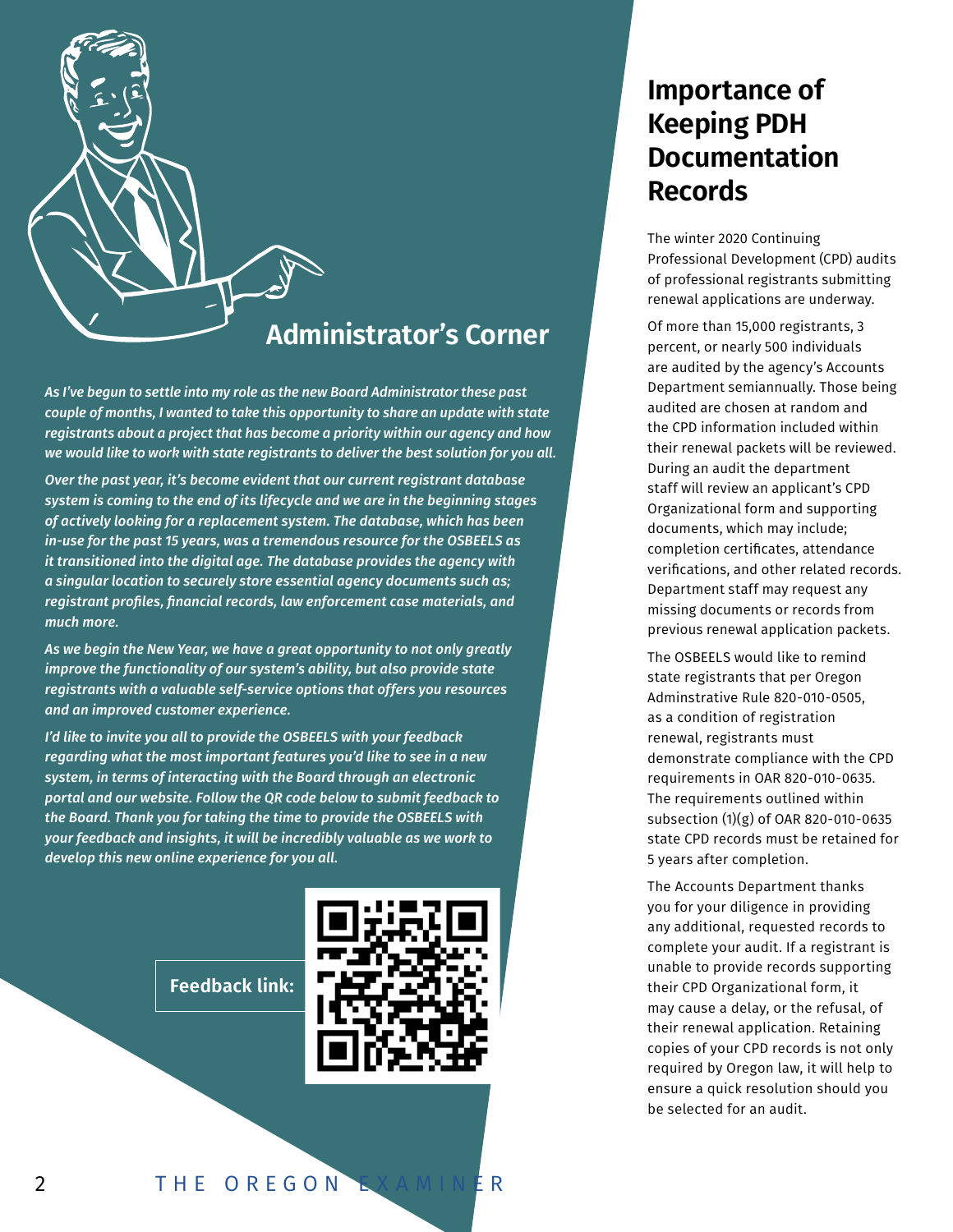## **Professional Organization Updates**



### **Portland Community College**

The Geography Department at Portland Community College is in the process of developing a Geomatics Associate degree program. The department hopes to begin offering courses in the fall of 2021. At this time, the college is working to establish an Advisory Board of industry professionals to help the Geography Department develop the program's curriculum.

Advisory Board members are expected to provide insights regarding the skills and knowledge young professionals should have following the completion of a degree program if they were to be hired for entry level or technician jobs. If you are interested in becoming involved on the Advisory Board or learning more about the new degree program, please contact Portland Community College Faculty member and Geography Department Chair, Christina Friedle, at **[christina.friedle@pcc.edu](mailto:christina.friedle%40pcc.edu?subject=Advisory%20Board).** 

*Know of a future industry event or PDH program that should be included in future Examiner issues? Send us an email at*  **[osbeels.info@oregon.gov](mailto:osbeels.info%40oregon.gov?subject=PDH%20Program)** *to let us know.*



#### **American Society of Civil Engineers**

The Oregon Section of ASCE is pleased to announce two upcoming events that will be hosted jointly with partner organizations; the Construction Management Association of America (CMAA) and the Environmental Water Resource Group (EWRG). On March 12, ASCE will host, jointly with CMAA, a Trivia Night at the Lucky Lab in Northwest Portland. In April, ASCE will also be hosting a Columbia River Gorge Presentation and Trail Building.

For more information on these events, along with the many other services and activities ASCE provides, please visit **[ASCEor.org](https://ASCEor.org).**



# **ACEC** Oregon

#### **American Council of Engineering Companies of Oregon**

ACEC is excited to provide members with many continuing professional development opportunities. This spring, ACEC will be offering several small, interactive seminars from industry professionals in the Portland-area. These seminars provide registrants the opportunity to utilize a small group setting to maximize learning, interaction, and exchange ideas with other professionals. Upcoming seminars include:

- March 4 Risk Management
- April 1 From Doer to Leader: Lessons Learned

To learn more and register today visit the ACEC website at www.ACECOregon.org or contact ACEC via email at **[mwebber@](mailto:mwebber%40acecoregon.org?subject=ACEC%20Programs) [acecoregon.org](mailto:mwebber%40acecoregon.org?subject=ACEC%20Programs)**, or via phone at 503-292-2348.

Per OAR 820-010-0635(1)(a), every registrant is required to obtain 30 professional development hours (PDH) each biennium in order to qualify for registration renewal. The purpose of professional development requirements is to demonstrate a continuing level of competency of professional engineers, land surveyors, and photogrammetrists.

The OSBEELS received feedback from state registrants that they are interested in being informed about PDH and continuing education opportunities within the state. The professional organizations, and other community programs, provide registrants many opportunities to become more involved within their professional and local communities, while earning PDH units. The OSBEELS encourages all registrants to review the above rule to become more familiar with acceptable sources of PDHs and any quantity restrictions.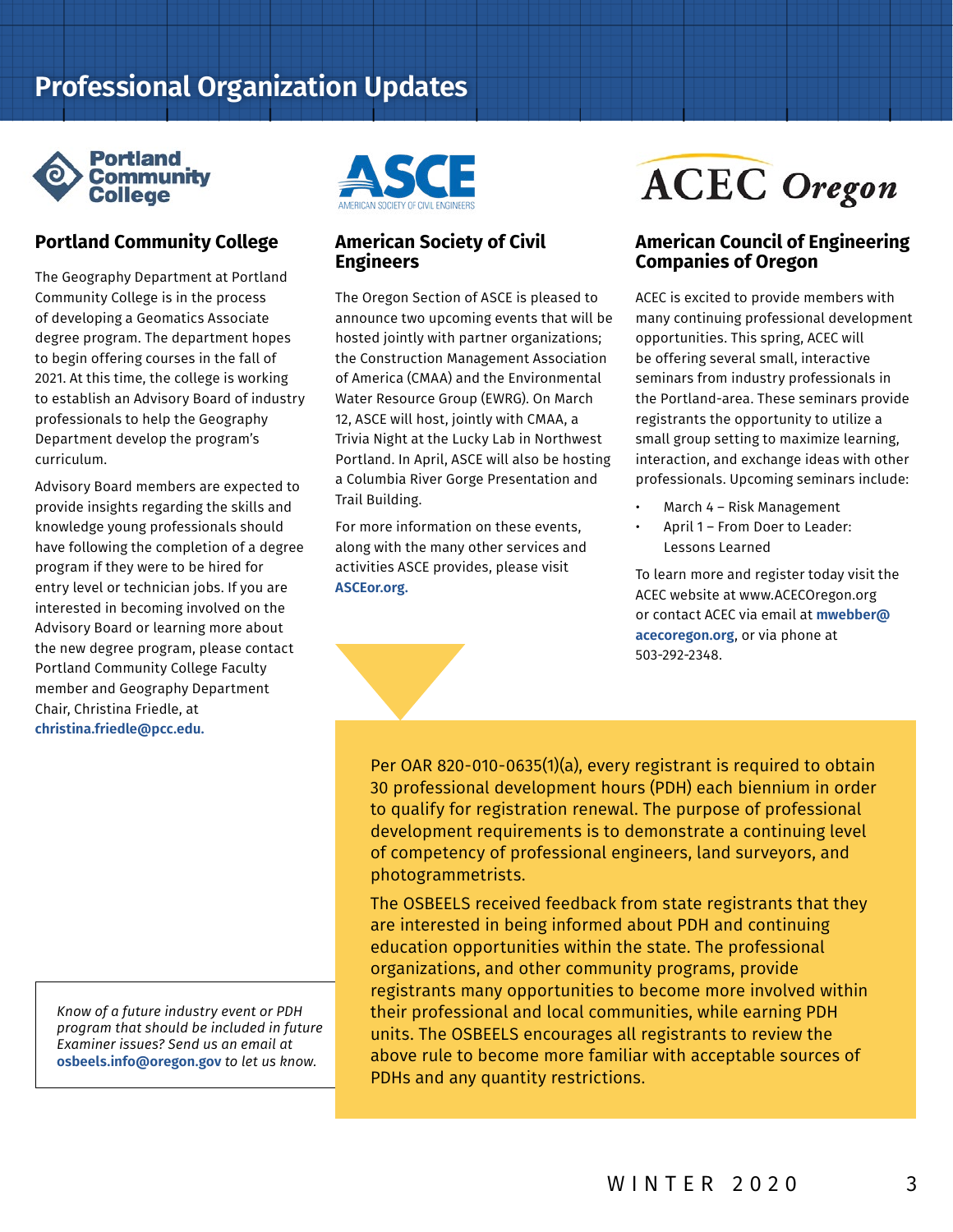## **Law Enforcement Cases**

#### **X0003 – John Heaton**

The Board issued a Final Order against John Heaton for engaging in the practice of unlicensed land surveying and for failing to cooperate with a Board investigation. Between August 2017 and March 2019, Heaton performed 50 surveys while his license was delinquent. In addition to performing these surveys, he also applied his seal bearing a fraudulent expiration date to 72 pages of surveys while also falsely representing himself as authorized to practice land surveying. During the course of the investigation, the Board office attempted to contact Heaton several times, to which he failed to respond. As a result of the conduct described above, the Final Order assessed Heaton a \$52,000 civil penalty for violating Oregon Revised Statue (ORS) 672.025(1), unlicensed land surveying - on 50 occasions, ORS 672.045(2) and (4), false representation and using an expired certificate - on 72 occasions, and OAR 820- 020-0015(8), failure to cooperate with a Board investigation - on three occasions.

#### **3086 – Marshall Pfeiffer**

The Board issued a Final Order against Marshall Pfeiffer for engaging in the unlicensed practice of engineering. While working with a client as the "Project Lead," Pfeiffer provided professional services that included performing seismic design calculations, stress design checks, load calculations, and design snow load calculations. Because all of the previously mentioned services required the application of special knowledge of the mathematical, physical, and engineering sciences, Pfeiffer engaged in the practice of engineering without holding a valid certificate to practice engineering in the state of Oregon. The Final Order assed Pfeiffer a \$1,000 civil penalty for violating ORS 672.020(1), engaging in the unlicensed practice of engineering.

#### **3073 – Chul Hwan Kim**

The Board issued a Final Order against Chul Hwan Kim for failing to respond to a Board audit. Kim failed to respond to Board staff's attempts to contact him in order to request supporting documentation verifying his completion of PDHs, violating OAR 820- 010-0635(1) and OAR 820-020-0015(7). He failed to respond to audit notices sent by the Board in July 2016, September 2016, and November 2016, and because Kim failed to respond to the law enforcement letter sent by the Board in December 2017, he failed on four (4) occasions to cooperate with the Board on matters subject to the Board's jurisdiction, violating OAR 820- 020-0015(8). Around November 2016, one of the notices mailed to Kim was returned to OSBEELS and marked: "Address is correct/ Recipient is no longer at this address." Because he has not - to date - informed the Board in writing of his address change, he has not informed the Board in writing within 30 days of an address change and thus has also violated OAR 820-020-0050(1). The Final Order assessed a civil penalty of \$1,000 and a 60-day license suspension for violating OAR 820-010-0635(1) and OAR 820-020-0015(7), failure to cooperate with a Board audit. The Final Order assessed an additional \$500 civil penalty for four (4) violations of OAR 820-020-0015(8)—failure to cooperate with the Board on matters subject to the Board's jurisdiction, and an additional \$250 civil penalty for violation of OAR 820-020-0050(1), failure to inform the Board in writing within 30 days of an address change.

#### **X0023 – Thomas Baughman**

The Board entered into a Settlement Agreement with Thomas Baughman, PE, who performed structural engineering services on five (5) separate projects that qualified as significant structures without a valid license to do so in Oregon. At all

relevant times, Baughman was registered as professional engineering within the state of Oregon. The Board had proposed a 30-day license suspension and civil penalty of \$5,000 for five (5) violations of ORS 672.107(3), ORS 672.045(1), and ORS 672.045(6), for performing unlicensed structural engineering work on significant structures.

However, through an informal conference, the Board and Baughman agreed to settle on the following terms: he would be assessed a civil penalty in the amount of \$5,000 for five violations of ORS 672.107(3), ORS 672.045(1), and ORS 672.045(6) and receive no license suspension.

#### **3057- Daniel Sporer**

The Board entered into a Settlement Agreement with Daniel Sporer for failing to file a survey within 45 days of establishing a boundary monument on two separate occasions and for failing to respond to a Board investigation on two separate occasions. Sporer was registered as a professional land surveyor in Oregon since 1987. In June 2016, his license became delinquent and remained in such status until June 2017. The Board had proposed a civil penalty of \$11,750 for multiple seal violations and instances of performing land surveying services while his license was delinquent. During an informal conference with the Board, Sporer claimed that he was unaware when he stamped the surveys with an invalid seal that his license had expired because the Board office had not informed him.

Through the informal conference, the Board and Sporer agreed to settle on the following terms:

• Civil penalties related to the unlicensed practice of land surveying would be reduced to a letter of concern.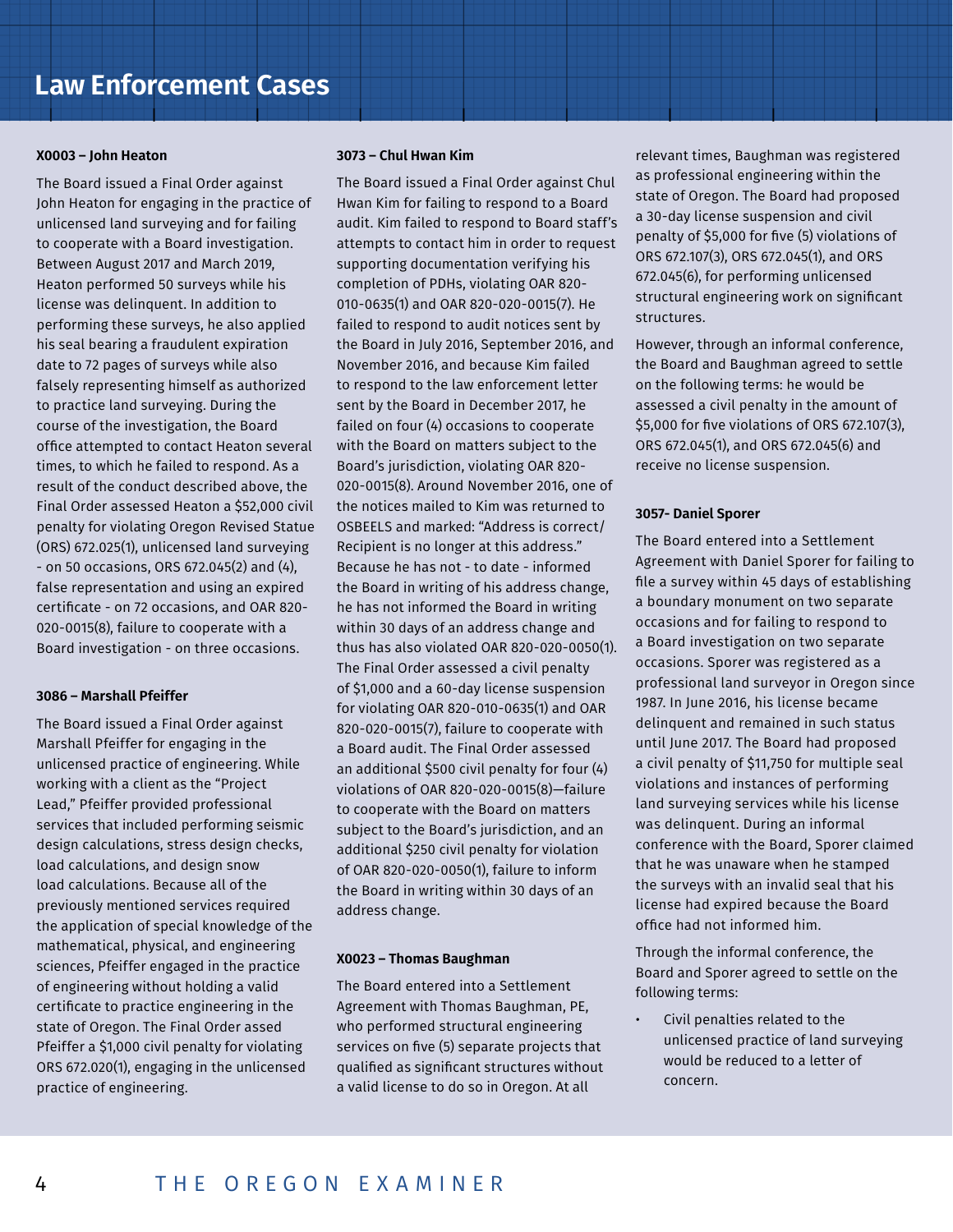• A total civil penalty of \$2,000 for two (2) 45-day filing violations (ORS 209.250(1)) and for two (2) instances of failing to cooperate with a Board investigation (OAR 820-020-0015(8)).

#### **3103 – Bart Anderson**

The Board entered into a Settlement Agreement with Bart Anderson, PE, for failing to respond to a Board audit. In 2015, Anderson applied for renewal of his professional engineering registration. As required with his renewal application, Anderson submitted a Continuing Professional Development (CPD) Organizational form to OSBEELS, on which he claimed to have earned a total of 30 professional development hours between March 2014 and October 2015, Anderson's professional engineering registration was renewed accordingly. In July of 2017, Anderson was randomly selected for the Board's CPD Audit, to verify the professional development hours he had claimed on his CPD form in November 2015. Anderson failed to respond to three (3) requests by Board staff to provide documentation supporting his claimed CPD hours. As a result, the Board originally purposed assessing a \$1,500 civil penalty and 30-day license suspension.

However, through an informal conference the Board and Anderson agreed to settle on the following terms; he would be assessed a \$500 civil penalty for violating OAR 820- 020-0015(8), on at least three (3) occasions.

#### **X0019 – Ali Abolhassani**

The Board issued a Default Final Order against Ali Abolhassani, PE, for failing to inform the Board within 45-days of receiving license discipline from other jurisdictions. The case was regarding three (3) separate violations of OAR 820-020-0045(4), failure to report the

disciplinary actions taken against him in other jurisdictions within 45 days, in which Abolhassani failed to notify the Board of disciplinary actions taken against him in Florida, Kentucky and Oklahoma. The Board issued a Final Order assessing him a \$1,500 civil penalty for three violations of OAR 820-020-0045(4).

#### **3136 – Gerald Wynne**

The Board issued a Default Final Order against Gerald Wynne for performing engineering services without professional licensure. Wynne was previously licensed as a PE in Oregon until his license became delinquent in 2014. In August 2018, he sealed structural plans for a retaining wall with an expired license. The Final Order assessed a \$1,000 civil penalty for one (1) violation of ORS 672.045(1), engaging in the unlicensed practice of engineering.

#### **3108 – Andrew Koltavary**

The Board issued a Default Final Order against Andrew Koltavary for engaging in the unlicensed practice of engineering and land surveying without holding a valid certificate. Koltavary was previously licensed as a PE in Oregon until his license became delinquent in 2000, and is no longer renewable. In February 2017, Koltavary sealed an ALTA/NSPS survey that included a legal description of the property, which in turn included measurements, as well as an easement description and a basis of bearing description. The above mentioned actions are in violation of ORS 672.025(1), engaging in the unlicensed practice of land surveying, and ORS 672.045(6), engaging in the practice of land surveying without being qualified. Koltavary also signed and sealed the ALTA/ NSPS survey with his expired professional engineer's seal, violating ORS 672.045(2).

Additionally, in May 2019, it was discovered that Koltavary's LinkedIn profile listed him as being a registered civil engineer in Oregon and advertises that he is "qualified to perform ALTA surveys". Therefore, Koltavary violated ORS 672.045(2) for falsely claiming to be authorized to perform professional engineering and land surveying in Oregon. The Final Order assessed a civil penalty in the amount of \$4,000 against Koltavary. The civil penalty was assessed as follows:

- \$1,000 for 1 violation of ORS 672.025(1)
- \$1,000 for 1 violation of ORS 672.045(2)
- \$1,000 for 1 violation of ORS 672.045(4)
- \$1,000 for 1 violation of ORS 672.045(6)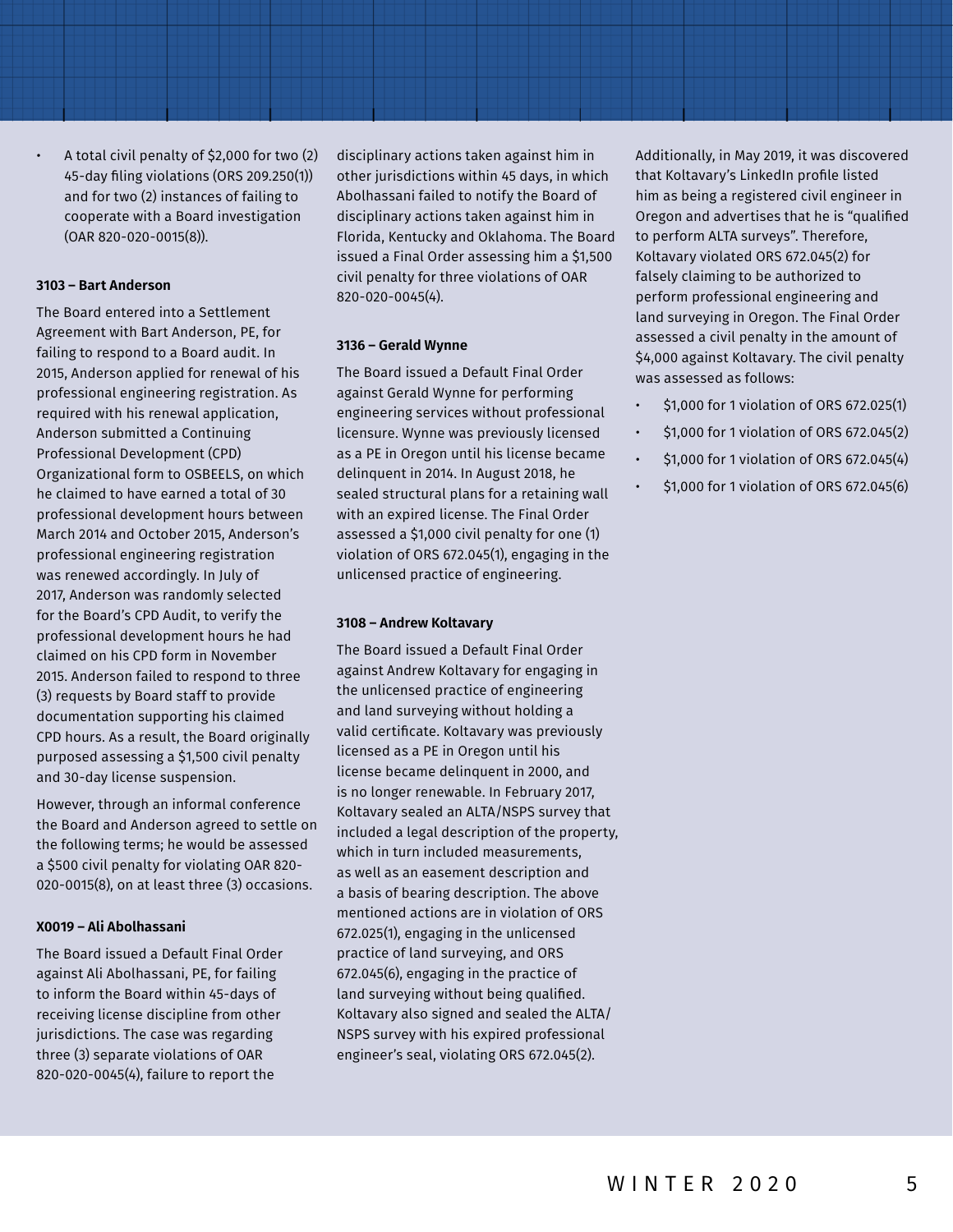## **Rule Updates**

The following rules have completed the rulemaking process and been approved for permanent rulemaking by the Board at recent meetings. The purpose of sharing these updates is to ensure registrants are aware of updated rules and practicing in a lawful manner. Visit the OSBEELS website for more information on the Board's rulemaking process and the statutes and rules within the Board's jurisdiction.

More detailed discussions on these rule changes can be found within the minutes of recent Board and Committee meetings.

#### **OAR 820-010-1000, OAR 820-010-1010, & OAR 820-010-4000**

The purpose of the revisions to OAR 820-010-1000, OAR 820-010-1010, and OAR 820-010-4000 were to include the California state-specific Civil PE exam of 1973 as an acceptable qualifying exam for PE licensure in Oregon.

#### **OAR 820-020-0015**

Revisions to subsection six (6) of OAR 820-020-0015, which pertains to professional registrants being required to report license discipline they have received in other jurisdictions to the Board, is for the purpose of broadening the language within the subsection from "revocation or suspension" to "discipline."

#### **OAR 820-020-0030**

Revisions to OAR 820-020-0030, pertain to amending rule language that relates to conflict of interest. The new language aims to provide more clarity for engineers and add an additional subsection to offer exemptions for County Surveying officials. Revisions within the rule were derived from the National Society of Professional Engineers Code of Ethics Conflict of Interest Rules.

#### **OAR 820-080-1000**

OAR 820-080-1000 is a new rule developed to outline the Board's budget hearing process for proposed biennial budgets. The process includes sharing the proposed budget with all state registrants, holding a public budget hearing, and receiving public comment before the proposed budget is approved and adopted for the upcoming biennium.

#### **OAR 820-010-0505, OAR 820-010-1000, OAR 820-010-1010, OAR 820-010-2000, & OAR 820-010-4000**

Revisions to OAR 820-010-0505, OAR 820-010-1000, OAR 820-010-1010, OAR 820-010-2000, and OAR 820-010- 4000, pertain to rules for licensees delinquent more than 5 years due to disciplinary actions. Under the new language, an applicant whose Oregon registration has been revoked, or delinquent for five (5) years or more due to refusal to renew or suspension, must pass a qualifying exam within 1-2 years of applying for a new registration, depending on the specific license the applicant is applying for.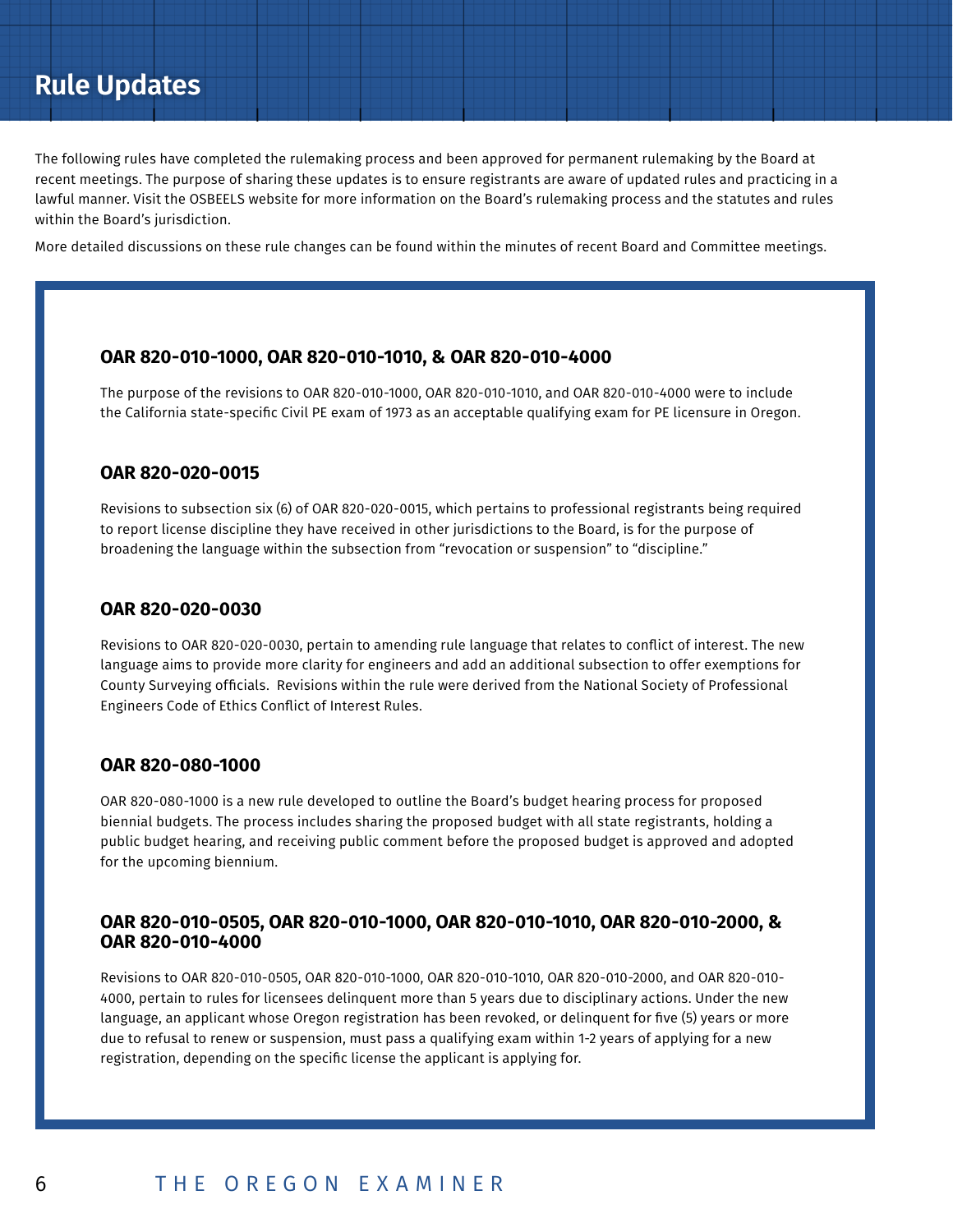

## **Planning for Retirement?**

Are you or a colleague considering retiring soon from your profession? If so, OSBEELS would like to remind you about the steps to take in order to officially retire your state of Oregon license. We're sharing this information to help prevent any issues regarding your status as a licensed professional in the state of Oregon once you decide to make the transition. To change your status from "current" to "retired" you need to complete and sign the Request for Retirement Status form on the OSBEELS website within the License Status Changes section. More information can be found at **[oregon.gov/osbeels/maintaining/Pages/Status-Changes.aspx](https://www.oregon.gov/osbeels/maintaining/Pages/Status-Changes.aspx )** 

#### **New Pocket Cards**

Beginning this year registrants who renew their registration will start receiving a new format of their pocket card. In addition to the new pocket card they will be receving a small certificate with each renewal. Both the new pocket cards and the small certificate have a security mark of the OSBEELS 100-Year Seal to authenticate them.



#### *The Oregon Examiner*  **Available Online**

Are you interested in receiving the Oregon Examiner electronically? OSBEELS's quarterly newsletter is now available both in print and online. We are encouraging those who receive the print copy of the newsletter to consider switching to a digital version instead.

Less printing can help reduce our carbon footprint and eliminate costs associated with the printing process. If you would like to begin receiving the Oregon Examiner electronically, simply send us a note at **[osbeels.info@oregon.gov](mailto:osbeels.info%40oregon.gov?subject=Online%20Examiner)** with the email address you would like us to use when sending the newsletter.

This notification will not change your email address for Board correspondence. To update your email address for Board correspondence, please submit your request to the Board via the OSBEELS website at **[oregon.gov/osbeels/](https://oregon.gov/osbeels/maintaining/AddressChange) [maintaining/AddressChange](https://oregon.gov/osbeels/maintaining/AddressChange)**